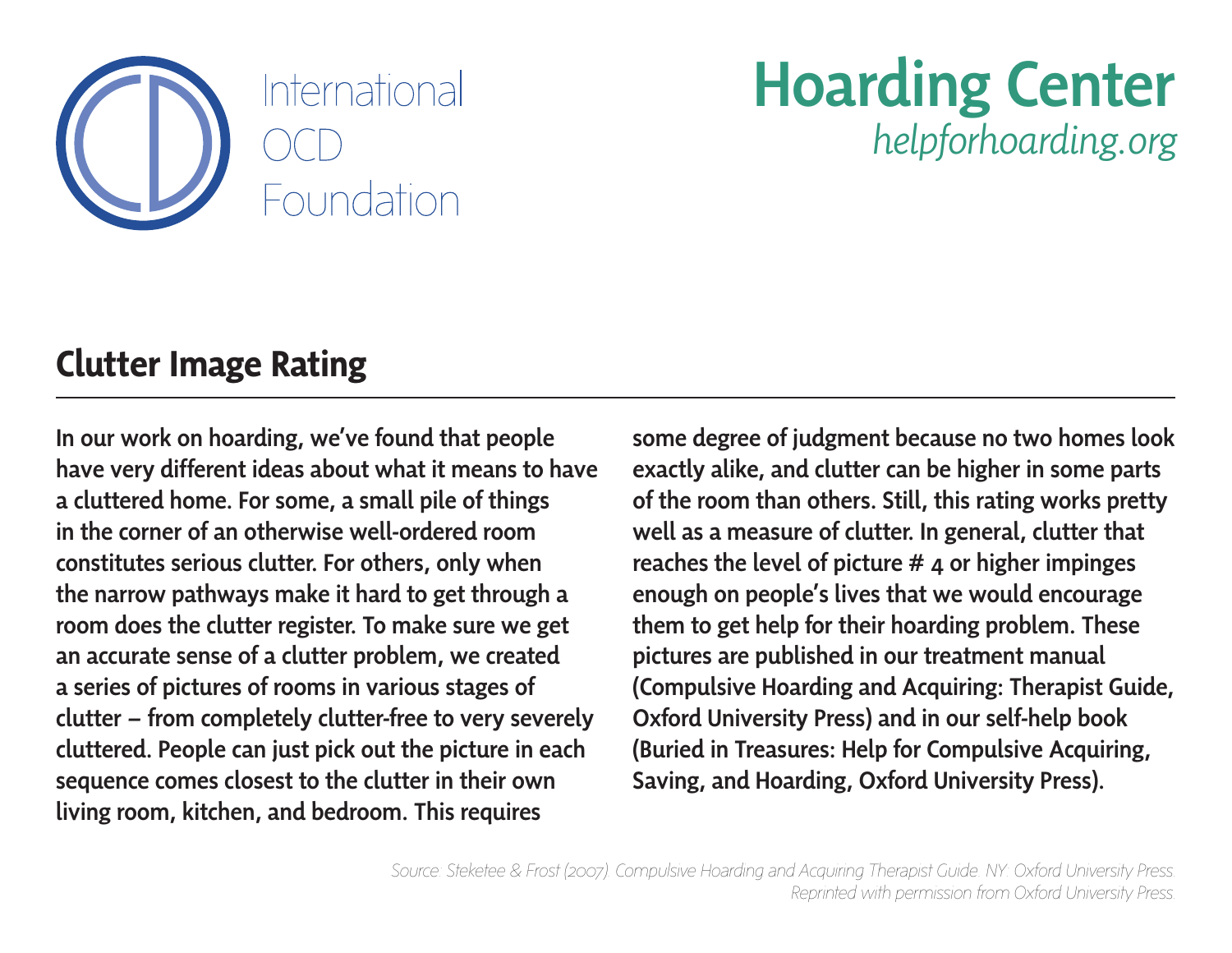### **Clutter Image Rating Scale: Kitchen**

Please select the photo below that most accurately reflects the amount of clutter in your room























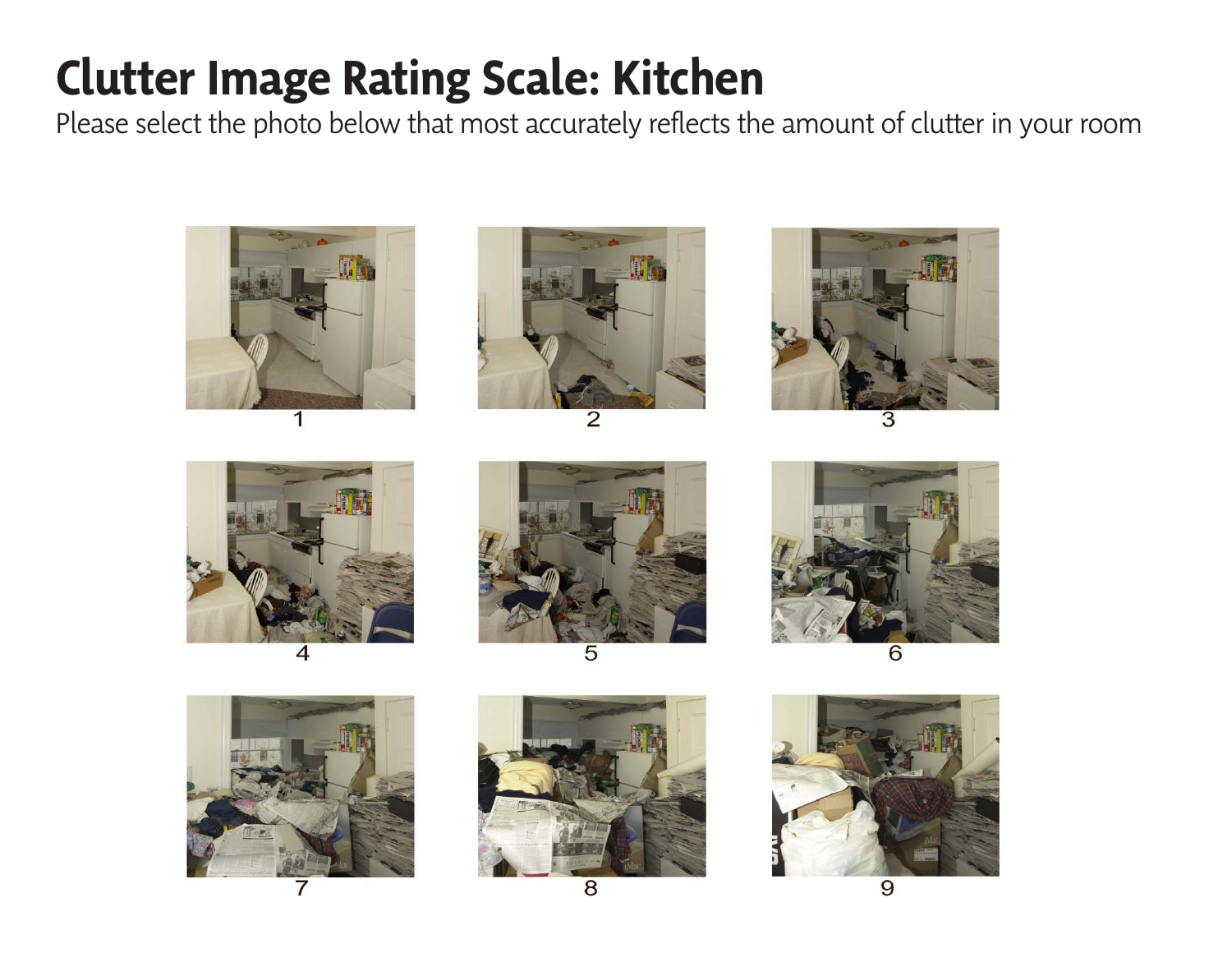## **Clutter Image Rating Scale: Bedroom**

Please select the photo below that most accurately reflects the amount of clutter in your room